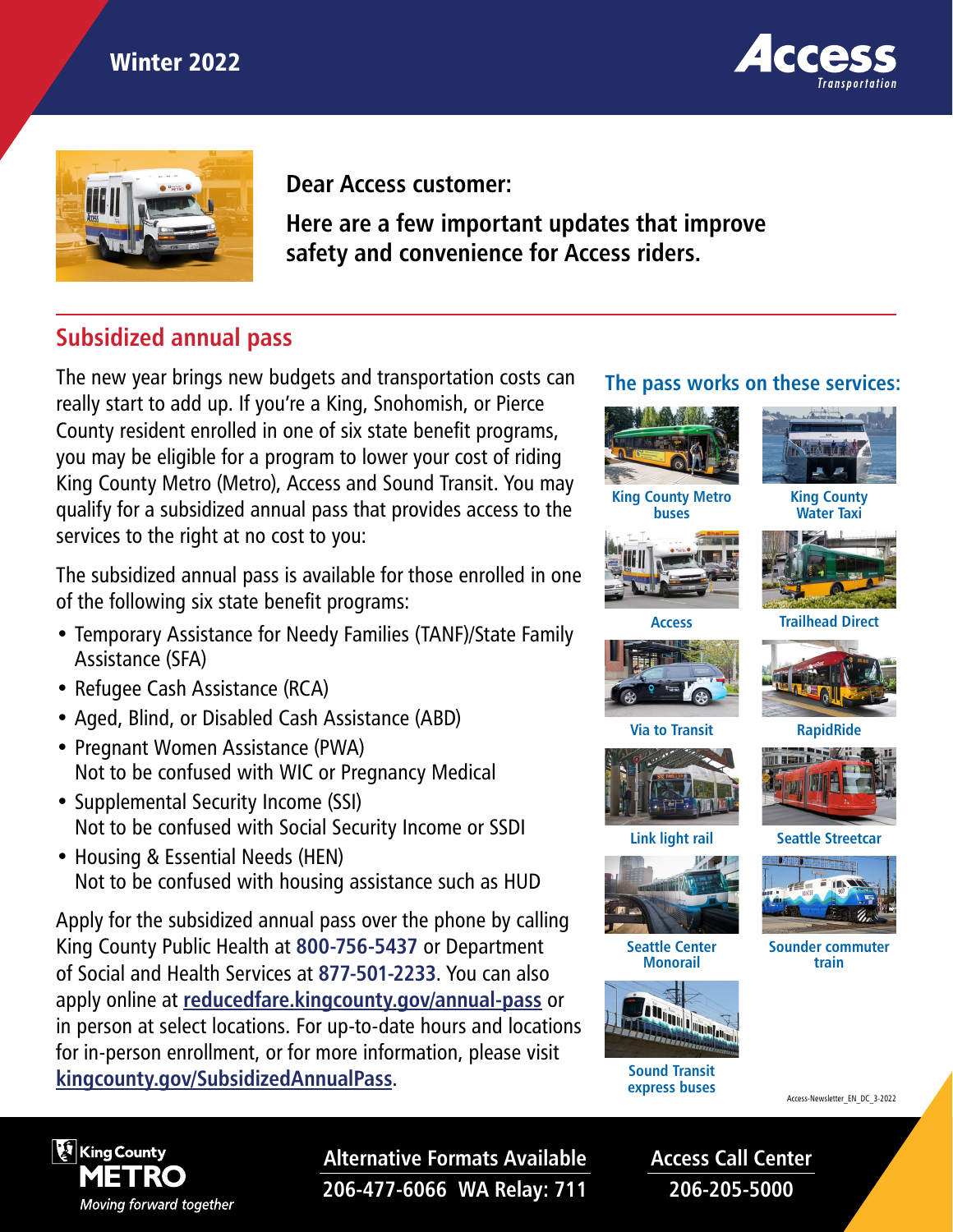

### **LINK to new mobility options**

The recent expansion of Link light rail reminds us there are growing mobility options to assist you in getting to your destination.

Last October, King County Metro joined the region in celebrating the addition of three new Sound Transit Link light rail stops (University District, Roosevelt, and Northgate). Those stops were part of completing of one of Metro's largest service changes—Northgate Link—where our route structure was redesigned to feed more buses into the new stations.



As our roadways return to pre-pandemic congestion levels, the expansion of light rail provides a reliable option to get through familiar bottlenecks on our streets and freeways.

While Access will always be here to assist you with your mobility needs, for customers who are able, you may want to consider taking Access or another form of transportation to a light rail station and completing your journey on light rail.

### **On Demand Service**

Do you want the freedom to make a same-day trip without making a reservation in Southeast Seattle, Renton Highlands, Tukwila, Kent, Juanita Area or Sammamish? King County Metro now offers several on-demand pilot services for Access customers to make trips anywhere (within select service areas) when they need them. On demand services are provided by Via, Ride Pingo and Community Ride.

On-demand services operate in the designated service areas and hours and is available for only \$1 when booking with your RRFP card. All services have ADA accessible vehicles, but some may require you to note your mobility needs, such as a wheelchair, at the time of booking. On-demand service is recommended for customers who need curb-to-curb trips and it cannot be used to schedule trips in advance. This model, however, is not recommended for customers who require door-to-door or hand-to-hand service. Via (SE Seattle/Tukwila and Renton Highlands) does not accept cash; please pay your fare with ORCA, Transit Go app, or credit card over the phone/Via app.

See enclosed map for areas and hours served and how to ride!

Find out more at: **[kingcounty.gov/metro/access/ondemand](https://kingcounty.gov/depts/transportation/metro/travel-options/accessible/programs/on-demand.aspx)**

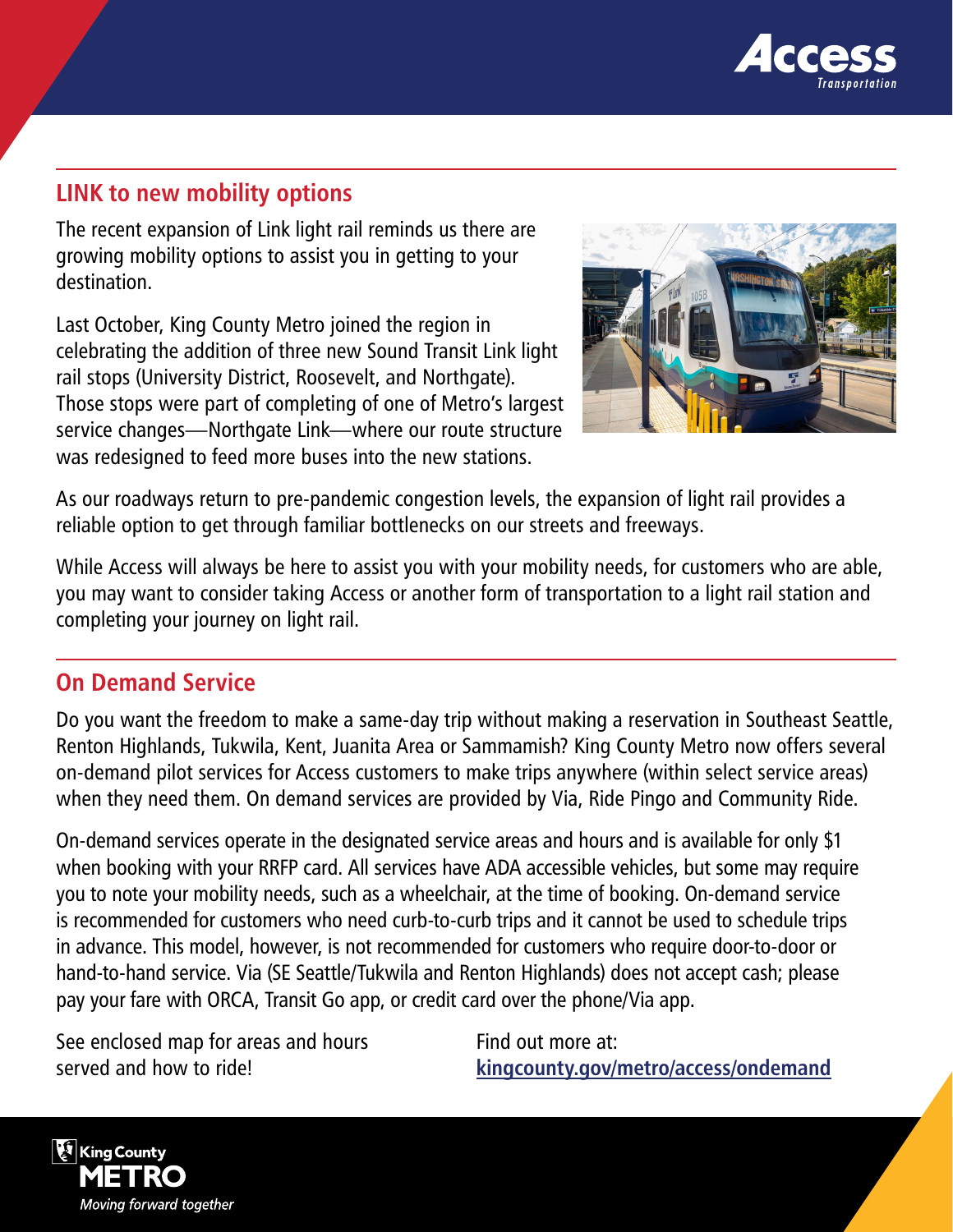

### **Access Trip Manager**

Booking your next Access trip can be as easy as getting on your computer or phone!

Access Paratransit's online booking system, Access Trip Manager, is available 24 hours a day, 7 days a week. Trip Manager provides you with the convenience of being able to book trips on your time, without needing to contact the Call Center (Trips booked after 5:00 pm, however, cannot be made for the next day).

Use Trip Manager to:

- Track your Access Van on a map when it's on the way to pick you up
- Change or cancel trip reservations
- Set up recurring trips
- View your trip history

Go to **[kingcounty.gov/access/TripManager](http://kingcounty.gov/access/TripManager)** to enroll and start using our online system. Riders will need their Access Client ID number, email address and date of birth to get started. Call **206-205-5000** for more information.

## **Labor Shortage Impact**

Access is experiencing driver shortages due to reduced workforce availability. Hiring workers has been a challenge across all of Metro, and Access is no exception. We appreciate the patience of our riders as we work through these challenges and your understanding for the delays caused by this.

MV, our contractor for Access Paratransit, is also hiring and training additional operators to meet mobility needs. If you (or someone you know) is community minded, enjoys working with the public, and loves to drive, MV is looking for you! In fact, MV is offering a \$50 gift card to customers who make a successful referral.

If you're interested in becoming an Access driver, please visit **[careers.mvtransit.com](http://careers.mvtransit.com)** or call **206-459-6439**.